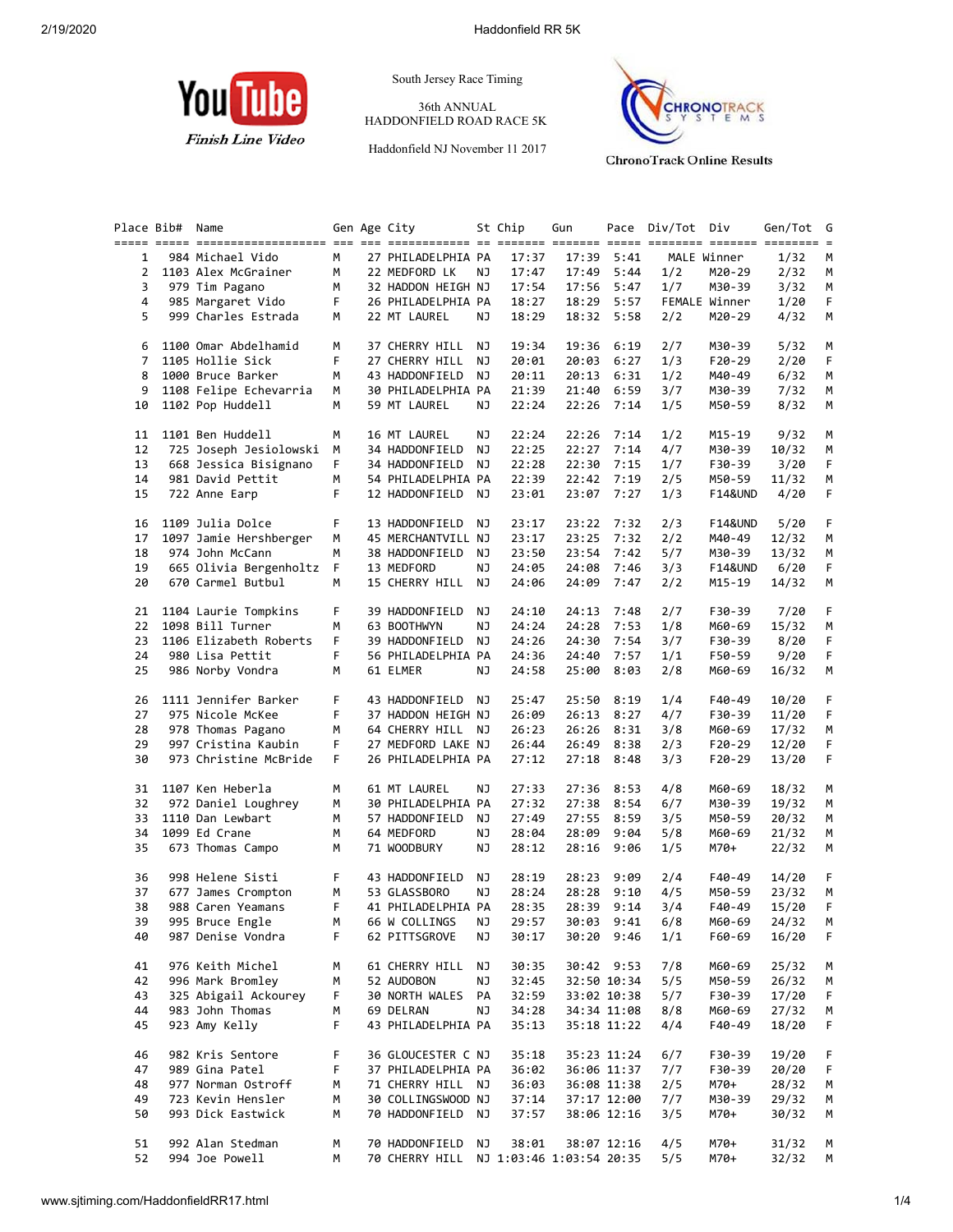2/19/2020 Haddonfield RR 5K



## ---------------------------------------------------------------------------- COUPLES COMPETITION ---------------------------------------------------------------------------- 1. 36:08 VIDO ( 18:04) ============================== 1 17:39 984 Michael Vido M 27 2 18:29 985 Margaret Vido F 26 2. 44:57 BISIGNANO ( 22:29) ============================== 1 22:27 725 Joseph Jesiolowski M 34 2 22:30 668 Jessica Bisignano F 34 3. 54:56 MCBRIDE ( 27:28) ============================== 1 27:18 973 Christine McBride F 26 2 27:38 972 Daniel Loughrey M 30

| 4.            |       | 55:20 TEAM VONDRA | (27:40) |
|---------------|-------|-------------------|---------|
|               |       |                   |         |
|               | 25:00 | 986 Norby Vondra  | M 61    |
| $\mathcal{P}$ | 30:20 | 987 Denise Vondra | F 62    |



OVERALL WINNERS - 5K TOP 1 SCORES

TOP MALE FINISHERS

| Place Bib# Name |                       | Ag City                  |     | St Time |  |
|-----------------|-----------------------|--------------------------|-----|---------|--|
|                 |                       |                          |     |         |  |
| 1               | 984 Michael Vido      | 27 PHILADELPHIA PA 17:39 |     |         |  |
|                 | 2 1103 Alex McGrainer | 22 MEDFORD LK            | N J | 17:49   |  |
|                 | 3 979 Tim Pagano      | 32 HADDON HEIGH NJ       |     | 17:56   |  |
|                 |                       |                          |     |         |  |

## TOP FEMALE FINISHERS

| Place Bib# Name |                       | Ag City            | St Time |
|-----------------|-----------------------|--------------------|---------|
|                 |                       |                    |         |
|                 | 1 985 Margaret Vido   | 26 PHILADELPHIA PA | 18:29   |
|                 | 2 1105 Hollie Sick    | 27 CHERRY HILL NJ  | 20:03   |
| 3               | 668 Jessica Bisignano | 34 HADDONFIELD NJ  | 22:30   |
|                 |                       |                    |         |



## 5K AGE-GROUP RESULTS

FEMALE AGE GROUP: 1 - 14 (3 WINNERS)

| Place Bib# Name |                        | Age City          |     | St Time |  |
|-----------------|------------------------|-------------------|-----|---------|--|
|                 |                        |                   |     |         |  |
|                 | 1 722 Anne Earp        | 12 HADDONFIELD NJ |     | 23:07   |  |
|                 | 2 1109 Julia Dolce     | 13 HADDONFIELD NJ |     | 23:22   |  |
| 3               | 665 Olivia Bergenholtz | 13 MEDFORD        | N J | 24:08   |  |
|                 |                        |                   |     |         |  |

MALE AGE GROUP: 15 - 19 (3 WINNERS)

| Place Bib# Name |                    | Age City          |     | St Time |
|-----------------|--------------------|-------------------|-----|---------|
|                 |                    |                   |     |         |
|                 | 1 1101 Ben Huddell | 16 MT LAUREL      | N T | 22:26   |
|                 | 670 Carmel Butbul  | 15 CHERRY HILL NJ |     | 24:09   |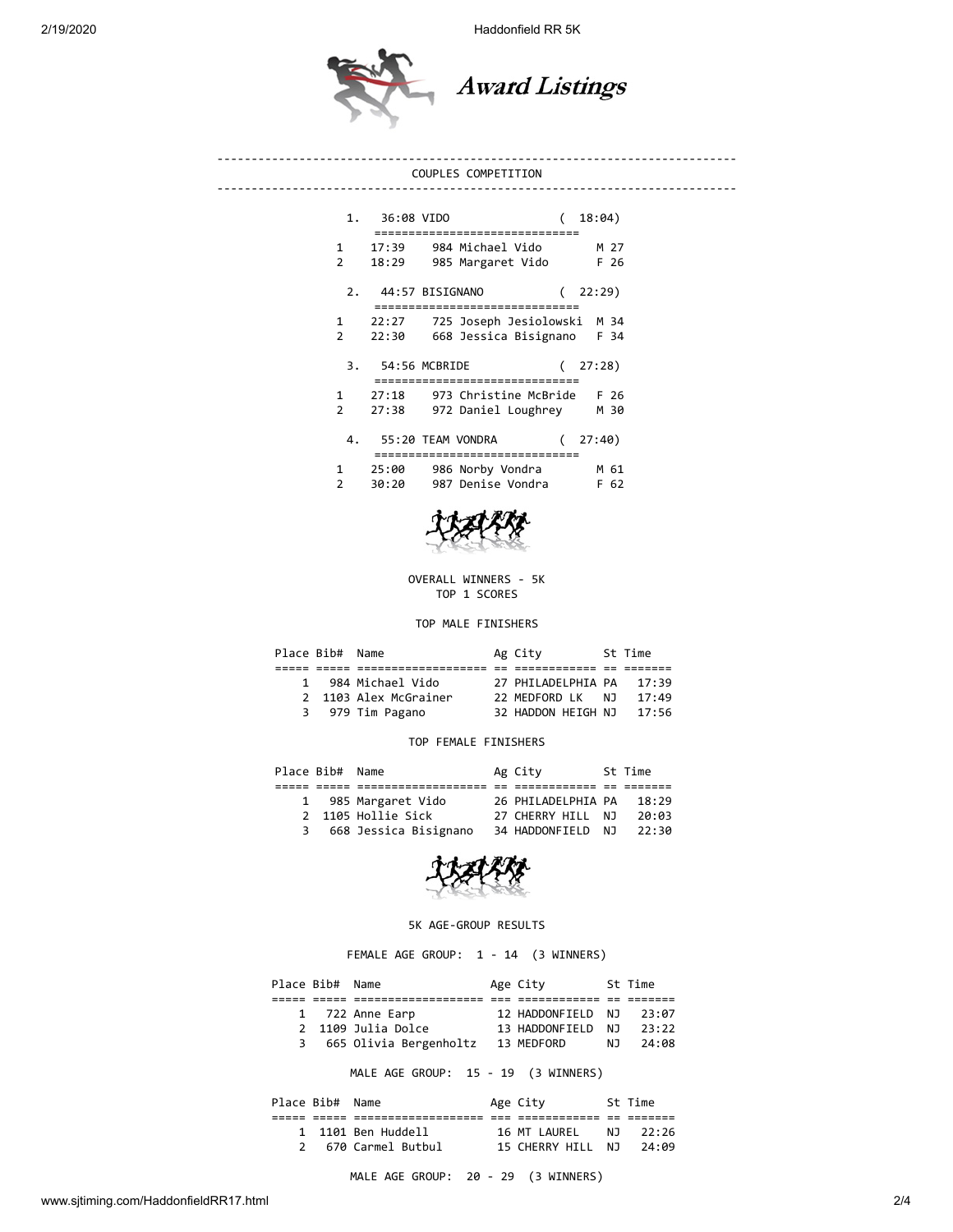2/19/2020 Haddonfield RR 5K

|                   | Place Bib# Name |                                                                                                                                              | Age City 5t Time                                                        |       |
|-------------------|-----------------|----------------------------------------------------------------------------------------------------------------------------------------------|-------------------------------------------------------------------------|-------|
| $1 \quad$         |                 | 1103 Alex McGrainer 22 MEDFORD LK NJ 17:49                                                                                                   |                                                                         |       |
|                   |                 | 2 999 Charles Estrada 22 MT LAUREL NJ 18:32                                                                                                  |                                                                         |       |
|                   |                 | FEMALE AGE GROUP: 20 - 29 (3 WINNERS)                                                                                                        |                                                                         |       |
|                   | Place Bib# Name |                                                                                                                                              | Age City 5t Time                                                        |       |
|                   |                 |                                                                                                                                              |                                                                         |       |
|                   |                 |                                                                                                                                              |                                                                         |       |
|                   |                 |                                                                                                                                              |                                                                         |       |
|                   |                 | MALE AGE GROUP: 30 - 39 (3 WINNERS)                                                                                                          |                                                                         |       |
|                   | Place Bib# Name |                                                                                                                                              | Age City 5t Time                                                        |       |
|                   |                 |                                                                                                                                              |                                                                         |       |
|                   |                 | 1 979 Tim Pagano 32 HADDON HEIGH NJ 17:56<br>2 1100 Omar Abdelhamid 37 CHERRY HILL NJ 19:36                                                  |                                                                         |       |
| 3                 |                 | 1108 Felipe Echevarria 30 PHILADELPHIA PA 21:40<br>725 Joseph Jesiolowski 34 HADDONFIELD NJ 22:27<br>974 John McCann 38 HADDONFIELD NJ 23:54 |                                                                         |       |
| 4                 |                 |                                                                                                                                              |                                                                         |       |
|                   |                 | 5 974 John McCann                                                                                                                            |                                                                         |       |
|                   |                 | FEMALE AGE GROUP: 30 - 39 (3 WINNERS)                                                                                                        |                                                                         |       |
|                   | Place Bib# Name |                                                                                                                                              | Age City 5t Time                                                        |       |
|                   |                 |                                                                                                                                              |                                                                         |       |
|                   |                 | 1 668 Jessica Bisignano 14 HADDONFIELD NJ 22:30<br>2 1104 Laurie Tompkins 19 HADDONFIELD NJ 24:13                                            |                                                                         |       |
| 3                 |                 |                                                                                                                                              |                                                                         |       |
| 4                 |                 | 1106 Elizabeth Roberts 39 HADDONFIELD NJ 24:30<br>975 Nicole McKee 37 HADDON HEIGH NJ 26:13                                                  |                                                                         |       |
|                   |                 | 5 325 Abigail Ackourey 30 NORTH WALES PA 33:02                                                                                               |                                                                         |       |
|                   |                 | MALE AGE GROUP: 40 - 49 (3 WINNERS)                                                                                                          |                                                                         |       |
|                   | Place Bib# Name |                                                                                                                                              | Age City 5t Time                                                        |       |
|                   |                 |                                                                                                                                              |                                                                         |       |
|                   |                 | 1 1000 Bruce Barker 43 HADDONFIELD NJ 20:13                                                                                                  |                                                                         |       |
| $\mathbf{2}$      |                 | 1097 Jamie Hershberger 45 MERCHANTVILL NJ 23:25                                                                                              |                                                                         |       |
|                   |                 | FEMALE AGE GROUP: 40 - 49 (3 WINNERS)                                                                                                        |                                                                         |       |
|                   | Place Bib# Name |                                                                                                                                              | Age City 5t Time                                                        |       |
| $\mathbf{1}$      |                 | 1111 Jennifer Barker                                                                                                                         |                                                                         |       |
| 2                 |                 | 998 Helene Sisti                                                                                                                             | 43 HADDONFIELD  NJ   25:50<br>43 HADDONFIELD  NJ   28:23                |       |
| 3                 |                 | 988 Caren Yeamans                                                                                                                            | 41 PHILADELPHIA PA                                                      | 28:39 |
| 4                 |                 | 923 Amy Kelly                                                                                                                                | 43 PHILADELPHIA PA 35:18                                                |       |
|                   |                 | MALE AGE GROUP: 50 - 59 (3 WINNERS)                                                                                                          |                                                                         |       |
|                   | Place Bib# Name |                                                                                                                                              | Age City 5t Time                                                        |       |
|                   |                 |                                                                                                                                              |                                                                         |       |
| 1                 |                 | 1102 Pop Huddell 59 MT LAUREL NJ 22:26<br>981 David Pettit 54 PHILADELPHIA PA 22:42                                                          |                                                                         |       |
| 3                 |                 | 2 981 David Pettit<br>1110 Dan Lewbart                                                                                                       |                                                                         |       |
|                   |                 | 4 677 James Crompton                                                                                                                         |                                                                         |       |
|                   |                 | 5 996 Mark Bromley                                                                                                                           | 57 HADDONFIELD NJ 27:55<br>53 GLASSBORO NJ 28:28<br>52 AUDOBON NJ 32:50 |       |
|                   |                 | FEMALE AGE GROUP: 50 - 59 (3 WINNERS)                                                                                                        |                                                                         |       |
|                   | Place Bib# Name |                                                                                                                                              | Age City 5t Time                                                        |       |
|                   |                 |                                                                                                                                              |                                                                         |       |
|                   |                 | 1 980 Lisa Pettit                                                                                                                            | 56 PHILADELPHIA PA 24:40                                                |       |
|                   |                 | MALE AGE GROUP: 60 - 69 (3 WINNERS)                                                                                                          |                                                                         |       |
|                   |                 | Place Bib# Name                                                                                                                              | Age City 5t Time                                                        |       |
|                   |                 |                                                                                                                                              |                                                                         |       |
|                   |                 | 1 1098 Bill Turner                                                                                                                           | 63 BOOTHWYN NJ 24:28                                                    |       |
| $\mathbf{2}$<br>3 |                 |                                                                                                                                              |                                                                         |       |
|                   |                 | 4 1107 Ken Heberla                                                                                                                           |                                                                         |       |
|                   |                 | 5 1099 Ed Crane                                                                                                                              | 64 MEDFORD NJ 28:09                                                     |       |
|                   |                 |                                                                                                                                              |                                                                         |       |